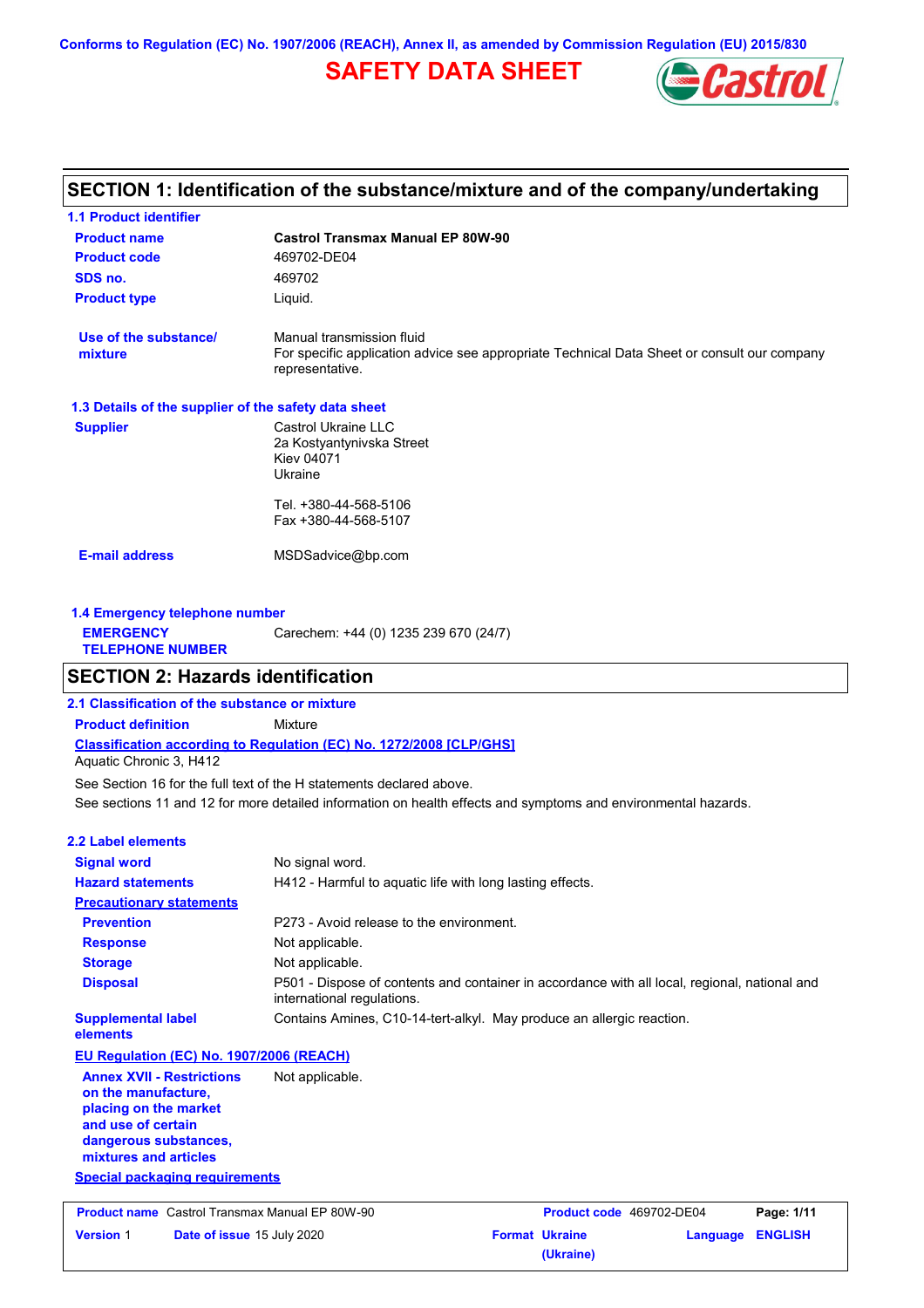## **SECTION 2: Hazards identification**

| <b>Containers to be fitted</b><br>with child-resistant<br>fastenings                                                     | Not applicable.                                                                                               |
|--------------------------------------------------------------------------------------------------------------------------|---------------------------------------------------------------------------------------------------------------|
| <b>Tactile warning of danger</b>                                                                                         | Not applicable.                                                                                               |
| 2.3 Other hazards                                                                                                        |                                                                                                               |
| <b>Results of PBT and vPvB</b><br>assessment                                                                             | Product does not meet the criteria for PBT or vPvB according to Regulation (EC) No. 1907/2006,<br>Annex XIII. |
| <b>Product meets the criteria</b><br>for PBT or vPvB according<br>to Regulation (EC) No.<br><b>1907/2006, Annex XIII</b> | This mixture does not contain any substances that are assessed to be a PBT or a vPvB.                         |
| Other hazards which do<br>not result in classification                                                                   | Defatting to the skin.                                                                                        |

## **SECTION 3: Composition/information on ingredients**

#### **3.2 Mixtures**

**Product definition**

Mixture

Highly refined base oil (IP 346 DMSO extract < 3%). Proprietary performance additives.

| <b>Product/ingredient</b><br>name                                                             | <b>Identifiers</b>                           | $\%$ | <b>Regulation (EC) No.</b><br>1272/2008 [CLP]                                                                                                                                                        | <b>Type</b> |
|-----------------------------------------------------------------------------------------------|----------------------------------------------|------|------------------------------------------------------------------------------------------------------------------------------------------------------------------------------------------------------|-------------|
| (Z)-octadec-9-enylamine, C16-18-<br>(even numbered, saturated and<br>unsaturated)-alkylamines | REACH #: 01-2119473797-19<br>EC:<br>$CAS: -$ | ≤0.1 | Acute Tox. 4, H302<br>Skin Corr. 1B, H314<br>Eye Dam. 1, H318<br>STOT SE 3, H335<br>STOT RE 2, H373<br>Asp. Tox. 1, H304<br>Aquatic Acute 1, H400<br>$(M=10)$<br>Aquatic Chronic 1, H410<br>$(M=10)$ | [1]         |

#### **See Section 16 for the full text of the H statements declared above.**

#### **Type**

[1] Substance classified with a health or environmental hazard

[2] Substance with a workplace exposure limit

[3] Substance meets the criteria for PBT according to Regulation (EC) No. 1907/2006, Annex XIII

[4] Substance meets the criteria for vPvB according to Regulation (EC) No. 1907/2006, Annex XIII

[5] Substance of equivalent concern

[6] Additional disclosure due to company policy

Occupational exposure limits, if available, are listed in Section 8.

### **SECTION 4: First aid measures**

#### **4.1 Description of first aid measures**

| Eye contact                       | In case of contact, immediately flush eyes with plenty of water for at least 15 minutes. Eyelids<br>should be held away from the eyeball to ensure thorough rinsing. Check for and remove any<br>contact lenses. Get medical attention.                       |
|-----------------------------------|---------------------------------------------------------------------------------------------------------------------------------------------------------------------------------------------------------------------------------------------------------------|
| <b>Skin contact</b>               | Wash skin thoroughly with soap and water or use recognised skin cleanser. Remove<br>contaminated clothing and shoes. Wash clothing before reuse. Clean shoes thoroughly before<br>reuse. Get medical attention if irritation develops.                        |
| <b>Inhalation</b>                 | If inhaled, remove to fresh air. Get medical attention if symptoms occur.                                                                                                                                                                                     |
| <b>Ingestion</b>                  | Do not induce vomiting unless directed to do so by medical personnel. Never give anything by<br>mouth to an unconscious person. If unconscious, place in recovery position and get medical<br>attention immediately. Get medical attention if symptoms occur. |
| <b>Protection of first-aiders</b> | No action shall be taken involving any personal risk or without suitable training. It may be<br>dangerous to the person providing aid to give mouth-to-mouth resuscitation.                                                                                   |

### **4.2 Most important symptoms and effects, both acute and delayed**

See Section 11 for more detailed information on health effects and symptoms.

### **Potential acute health effects**

| <b>Inhalation</b><br><b>Ingestion</b> | Vapour inhalation under ambient conditions is not normally a problem due to low vapour<br>pressure.<br>No known significant effects or critical hazards. |                       |                          |            |
|---------------------------------------|----------------------------------------------------------------------------------------------------------------------------------------------------------|-----------------------|--------------------------|------------|
|                                       | <b>Product name</b> Castrol Transmax Manual EP 80W-90                                                                                                    |                       | Product code 469702-DE04 | Page: 2/11 |
| <b>Version 1</b>                      | Date of issue 15 July 2020                                                                                                                               | <b>Format Ukraine</b> | <b>Language ENGLISH</b>  |            |

**(Ukraine)**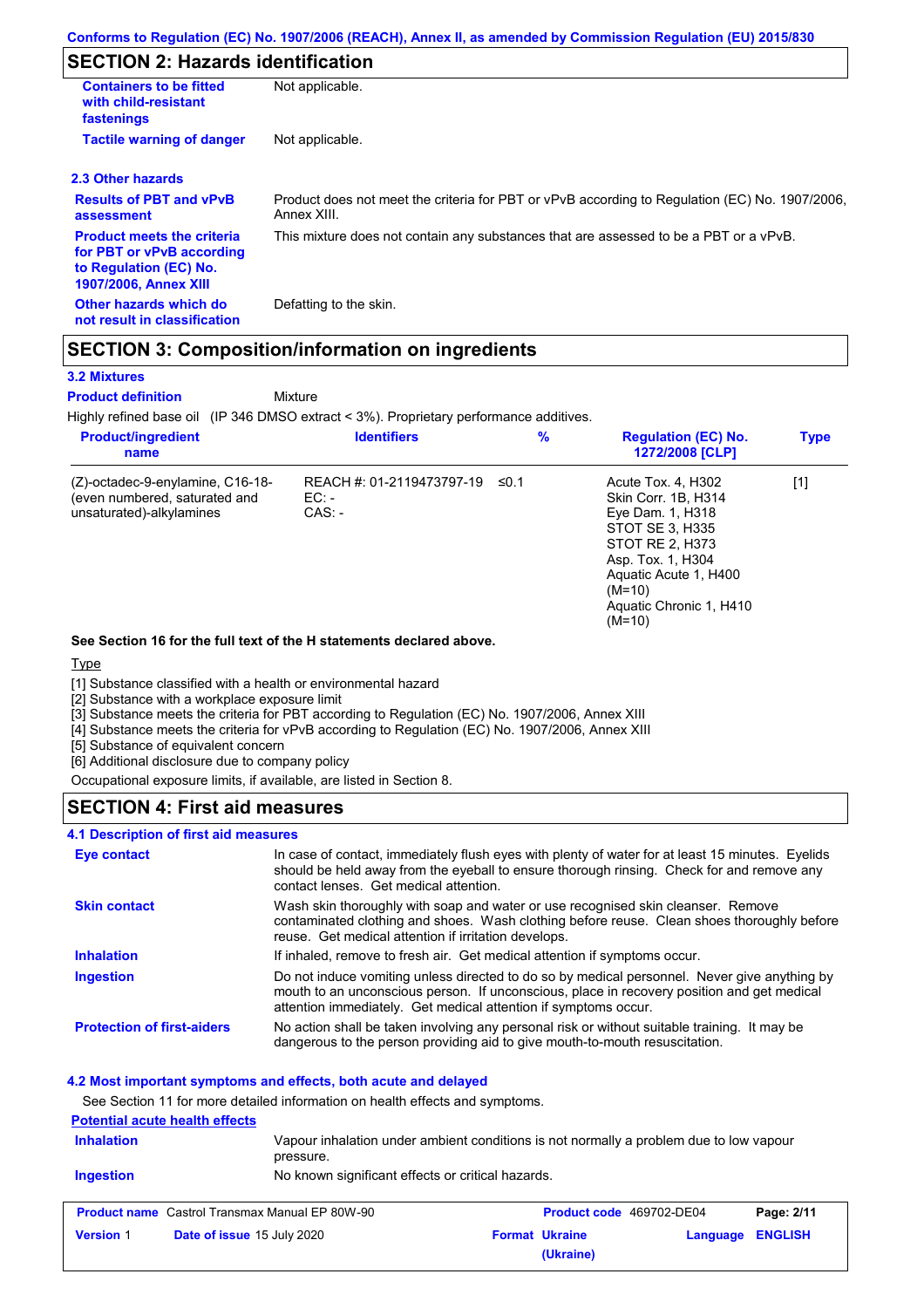|                                                           | Conforms to Regulation (EC) No. 1907/2006 (REACH), Annex II, as amended by Commission Regulation (EU) 2015/830                                                                                                                                                                                                                                                                        |
|-----------------------------------------------------------|---------------------------------------------------------------------------------------------------------------------------------------------------------------------------------------------------------------------------------------------------------------------------------------------------------------------------------------------------------------------------------------|
| <b>SECTION 4: First aid measures</b>                      |                                                                                                                                                                                                                                                                                                                                                                                       |
| <b>Skin contact</b>                                       | Defatting to the skin. May cause skin dryness and irritation.                                                                                                                                                                                                                                                                                                                         |
| <b>Eye contact</b>                                        | No known significant effects or critical hazards.                                                                                                                                                                                                                                                                                                                                     |
|                                                           | Delayed and immediate effects as well as chronic effects from short and long-term exposure                                                                                                                                                                                                                                                                                            |
| <b>Inhalation</b>                                         | Overexposure to the inhalation of airborne droplets or aerosols may cause irritation of the<br>respiratory tract.                                                                                                                                                                                                                                                                     |
| <b>Ingestion</b>                                          | Ingestion of large quantities may cause nausea and diarrhoea.                                                                                                                                                                                                                                                                                                                         |
| <b>Skin contact</b>                                       | Prolonged or repeated contact can defat the skin and lead to irritation and/or dermatitis.                                                                                                                                                                                                                                                                                            |
| <b>Eye contact</b>                                        | Potential risk of transient stinging or redness if accidental eye contact occurs.                                                                                                                                                                                                                                                                                                     |
|                                                           | 4.3 Indication of any immediate medical attention and special treatment needed                                                                                                                                                                                                                                                                                                        |
| <b>Notes to physician</b>                                 | Treatment should in general be symptomatic and directed to relieving any effects.                                                                                                                                                                                                                                                                                                     |
| <b>SECTION 5: Firefighting measures</b>                   |                                                                                                                                                                                                                                                                                                                                                                                       |
| 5.1 Extinguishing media                                   |                                                                                                                                                                                                                                                                                                                                                                                       |
| <b>Suitable extinguishing</b><br>media                    | Use foam or all-purpose dry chemical to extinguish.                                                                                                                                                                                                                                                                                                                                   |
| <b>Unsuitable extinguishing</b><br>media                  | Do not use water jet. The use of a water jet may cause the fire to spread by splashing the<br>burning product.                                                                                                                                                                                                                                                                        |
| 5.2 Special hazards arising from the substance or mixture |                                                                                                                                                                                                                                                                                                                                                                                       |
| <b>Hazards from the</b><br>substance or mixture           | In a fire or if heated, a pressure increase will occur and the container may burst.                                                                                                                                                                                                                                                                                                   |
| <b>Hazardous combustion</b><br>products                   | Combustion products may include the following:<br>carbon oxides (CO, CO2) (carbon monoxide, carbon dioxide)                                                                                                                                                                                                                                                                           |
| <b>5.3 Advice for firefighters</b>                        |                                                                                                                                                                                                                                                                                                                                                                                       |
| <b>Special precautions for</b><br>fire-fighters           | No action shall be taken involving any personal risk or without suitable training. Promptly<br>isolate the scene by removing all persons from the vicinity of the incident if there is a fire. This<br>material is harmful to aquatic organisms. Fire water contaminated with this material must be<br>contained and prevented from being discharged to any waterway, sewer or drain. |
| <b>Special protective</b><br>equipment for fire-fighters  | Fire-fighters should wear appropriate protective equipment and self-contained breathing<br>apparatus (SCBA) with a full face-piece operated in positive pressure mode. Clothing for fire-<br>fighters (including helmets, protective boots and gloves) conforming to European standard EN                                                                                             |

#### **6.2 Environmental precautions** Stop leak if without risk. Move containers from spill area. Approach the release from upwind. Avoid dispersal of spilt material and runoff and contact with soil, waterways, drains and sewers. Inform the relevant authorities if the product has caused environmental pollution (sewers, waterways, soil or air). Water polluting material. May be harmful to the environment if released in large quantities. **Large spill** Stop leak if without risk. Move containers from spill area. Absorb with an inert material and place in an appropriate waste disposal container. Dispose of via a licensed waste disposal contractor. **Small spill 6.3 Methods and material for containment and cleaning up 6.1 Personal precautions, protective equipment and emergency procedures For non-emergency personnel For emergency responders** Contact emergency personnel. No action shall be taken involving any personal risk or without suitable training. Evacuate surrounding areas. Keep unnecessary and unprotected personnel from entering. Do not touch or walk through spilt material. Floors may be slippery; use care to avoid falling. Avoid breathing vapour or mist. Provide adequate ventilation. Put on appropriate personal protective equipment. Entry into a confined space or poorly ventilated area contaminated with vapour, mist or fume is extremely hazardous without the correct respiratory protective equipment and a safe system of work. Wear self-contained breathing apparatus. Wear a suitable chemical protective suit. Chemical resistant boots. See also the information in "For non-emergency personnel".

Prevent entry into sewers, water courses, basements or confined areas. Contain and collect spillage with non-combustible, absorbent material e.g. sand, earth, vermiculite or diatomaceous earth and place in container for disposal according to local regulations. Contaminated absorbent material may pose the same hazard as the spilt product. Dispose of via a licensed waste disposal contractor.

| <b>Product name</b> Castrol Transmax Manual EP 80W-90 |                                   | Product code 469702-DE04 |                       | Page: 3/11              |  |
|-------------------------------------------------------|-----------------------------------|--------------------------|-----------------------|-------------------------|--|
| <b>Version 1</b>                                      | <b>Date of issue 15 July 2020</b> |                          | <b>Format Ukraine</b> | <b>Language ENGLISH</b> |  |
|                                                       |                                   |                          | (Ukraine)             |                         |  |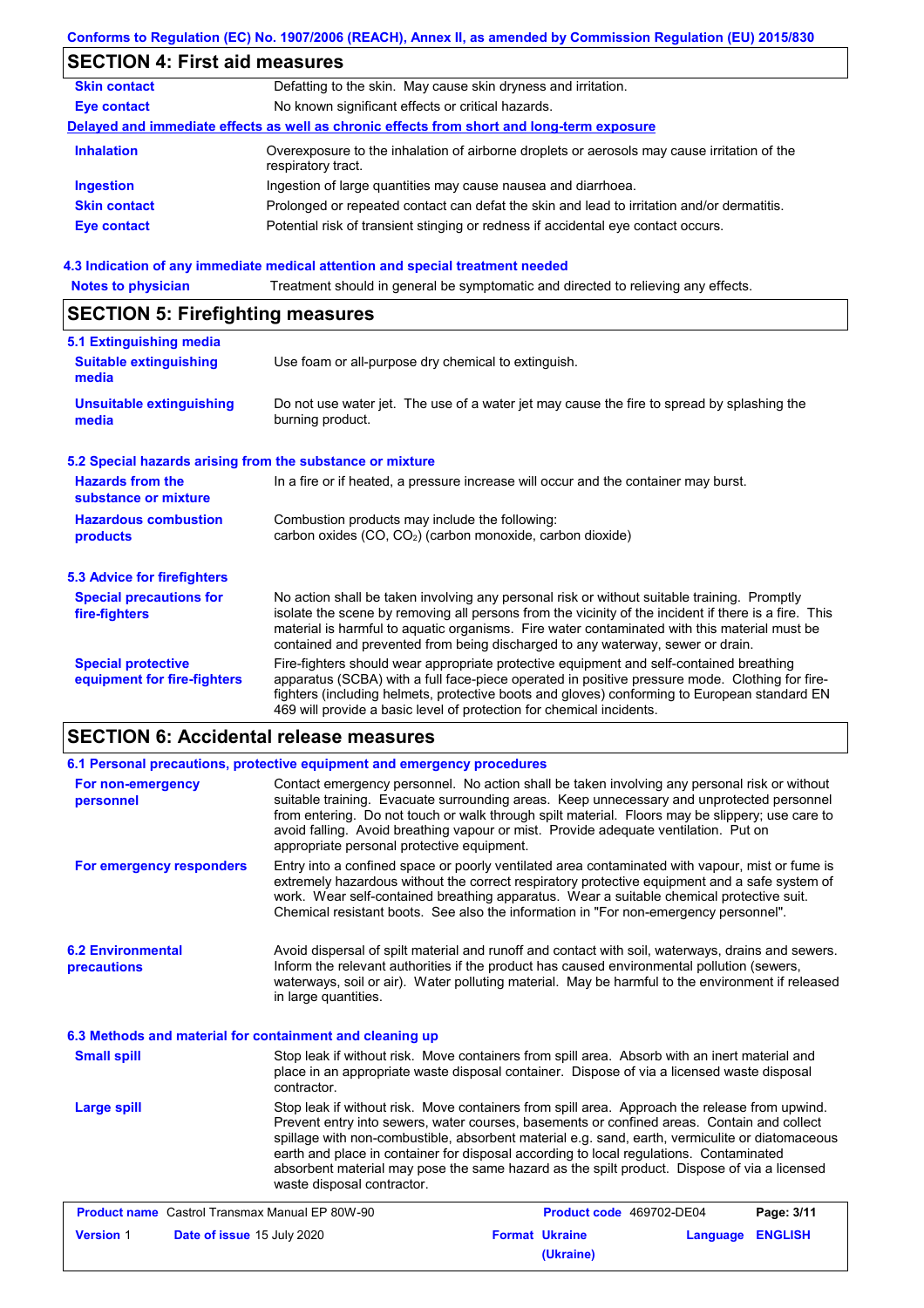## **SECTION 6: Accidental release measures**

| 6.4 Reference to other<br><b>sections</b> | See Section 1 for emergency contact information.<br>See Section 5 for firefighting measures.<br>See Section 8 for information on appropriate personal protective equipment.<br>See Section 12 for environmental precautions.<br>See Section 13 for additional waste treatment information. |
|-------------------------------------------|--------------------------------------------------------------------------------------------------------------------------------------------------------------------------------------------------------------------------------------------------------------------------------------------|
|-------------------------------------------|--------------------------------------------------------------------------------------------------------------------------------------------------------------------------------------------------------------------------------------------------------------------------------------------|

## **SECTION 7: Handling and storage**

The information in this section contains generic advice and guidance. The list of Identified Uses in Section 1 should be consulted for any available use-specific information provided in the Exposure Scenario(s).

#### **7.1 Precautions for safe handling**

| <b>Protective measures</b>                                                           | Put on appropriate personal protective equipment. Do not ingest. Avoid contact with eyes, skin<br>and clothing. Avoid breathing vapour or mist. Avoid contact of spilt material and runoff with<br>soil and surface waterways. Keep in the original container or an approved alternative made<br>from a compatible material, kept tightly closed when not in use. Do not reuse container. Empty<br>containers retain product residue and can be hazardous.                                                                                                    |
|--------------------------------------------------------------------------------------|---------------------------------------------------------------------------------------------------------------------------------------------------------------------------------------------------------------------------------------------------------------------------------------------------------------------------------------------------------------------------------------------------------------------------------------------------------------------------------------------------------------------------------------------------------------|
| <b>Advice on general</b><br>occupational hygiene                                     | Eating, drinking and smoking should be prohibited in areas where this material is handled.<br>stored and processed. Wash thoroughly after handling. Remove contaminated clothing and<br>protective equipment before entering eating areas. See also Section 8 for additional<br>information on hygiene measures.                                                                                                                                                                                                                                              |
| <b>7.2 Conditions for safe</b><br>storage, including any<br><b>incompatibilities</b> | Store in accordance with local regulations. Store in a dry, cool and well-ventilated area, away<br>from incompatible materials (see Section 10). Keep away from heat and direct sunlight. Keep<br>container tightly closed and sealed until ready for use. Containers that have been opened must<br>be carefully resealed and kept upright to prevent leakage. Store and use only in equipment/<br>containers designed for use with this product. Do not store in unlabelled containers. Use<br>appropriate containment to avoid environmental contamination. |
| <b>Not suitable</b>                                                                  | Prolonged exposure to elevated temperature                                                                                                                                                                                                                                                                                                                                                                                                                                                                                                                    |

### **SECTION 8: Exposure controls/personal protection**

**The information in this section contains generic advice and guidance. The list of Identified Uses in Section 1 should be consulted for any available use-specific information provided in the Exposure Scenario(s).**

#### **8.1 Control parameters**

**Occupational exposure limits**

No exposure limit value known.

Whilst specific OELs for certain components may be shown in this section, other components may be present in any mist, vapour or dust produced. Therefore, the specific OELs may not be applicable to the product as a whole and are provided for guidance only.

| <b>Recommended monitoring</b><br><b>procedures</b> | If this product contains ingredients with exposure limits, personal, workplace atmosphere or<br>biological monitoring may be required to determine the effectiveness of the ventilation or other<br>control measures and/or the necessity to use respiratory protective equipment. Reference<br>should be made to monitoring standards, such as the following: European Standard EN 689<br>(Workplace atmospheres - Guidance for the assessment of exposure by inhalation to chemical                                             |
|----------------------------------------------------|-----------------------------------------------------------------------------------------------------------------------------------------------------------------------------------------------------------------------------------------------------------------------------------------------------------------------------------------------------------------------------------------------------------------------------------------------------------------------------------------------------------------------------------|
|                                                    | agents for comparison with limit values and measurement strategy) European Standard EN<br>14042 (Workplace atmospheres - Guide for the application and use of procedures for the<br>assessment of exposure to chemical and biological agents) European Standard EN 482<br>(Workplace atmospheres - General requirements for the performance of procedures for the<br>measurement of chemical agents) Reference to national quidance documents for methods for<br>the determination of hazardous substances will also be required. |

### **Derived No Effect Level**

No DNELs/DMELs available.

#### **Predicted No Effect Concentration**

No PNECs available

#### **8.2 Exposure controls**

#### **Appropriate engineering controls** Provide exhaust ventilation or other engineering controls to keep the relevant airborne concentrations below their respective occupational exposure limits. All activities involving chemicals should be assessed for their risks to health, to ensure exposures are adequately controlled. Personal protective equipment should only be considered after other forms of control measures (e.g. engineering controls) have been suitably evaluated. Personal protective equipment should conform to appropriate standards, be suitable for use, be kept in good condition and properly maintained. Your supplier of personal protective equipment should be consulted for advice on selection and

| <b>Product name</b> Castrol Transmax Manual EP 80W-90 |                                   | <b>Product code</b> 469702-DE04 |                       | Page: 4/11              |  |
|-------------------------------------------------------|-----------------------------------|---------------------------------|-----------------------|-------------------------|--|
| <b>Version 1</b>                                      | <b>Date of issue 15 July 2020</b> |                                 | <b>Format Ukraine</b> | <b>Language ENGLISH</b> |  |
|                                                       |                                   |                                 | (Ukraine)             |                         |  |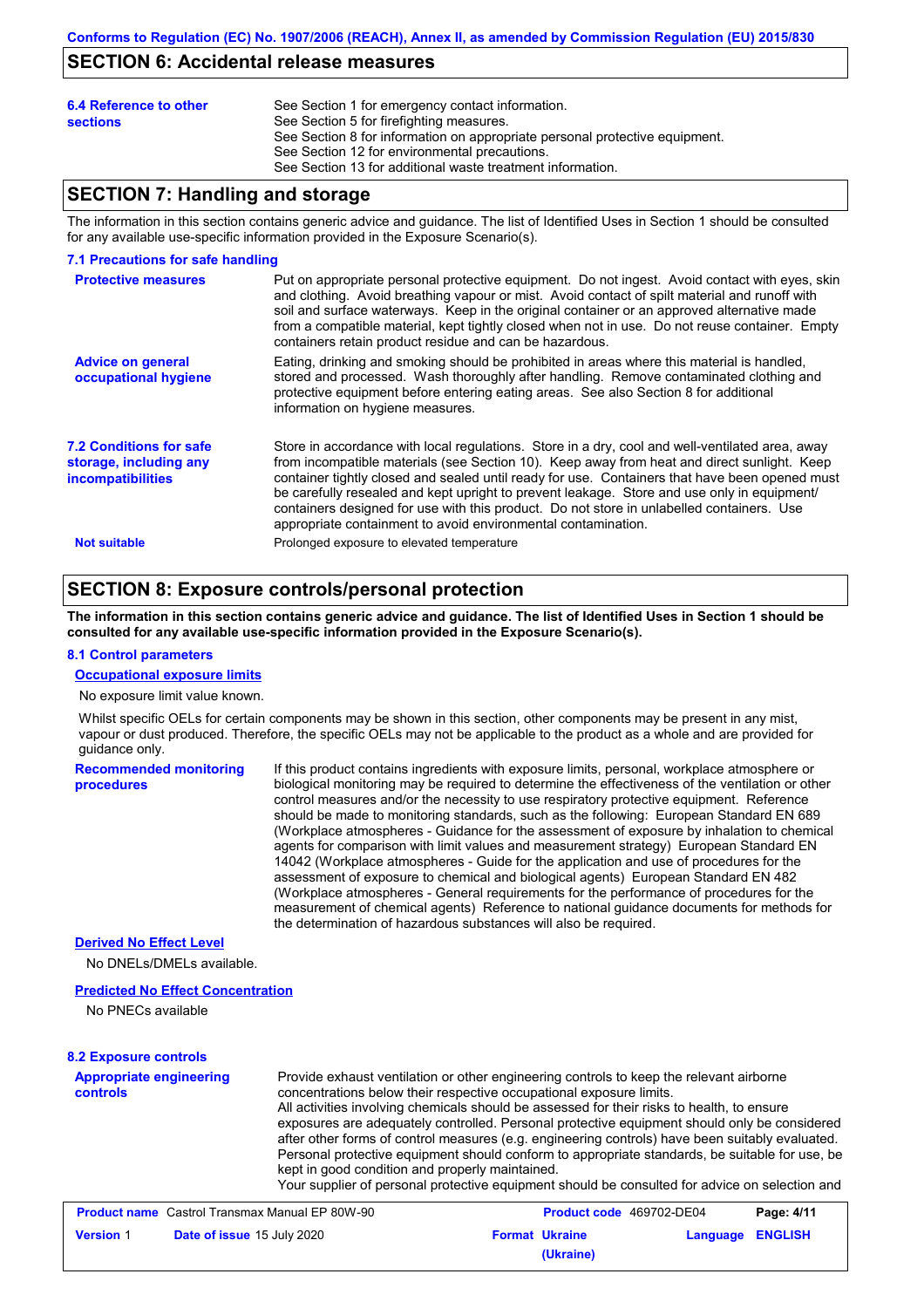# **SECTION 8: Exposure controls/personal protection**

|                                       | appropriate standards. For further information contact your national organisation for standards.<br>The final choice of protective equipment will depend upon a risk assessment. It is important to<br>ensure that all items of personal protective equipment are compatible.                                                                                                                                                                                                                                                                                                                                                                     |
|---------------------------------------|---------------------------------------------------------------------------------------------------------------------------------------------------------------------------------------------------------------------------------------------------------------------------------------------------------------------------------------------------------------------------------------------------------------------------------------------------------------------------------------------------------------------------------------------------------------------------------------------------------------------------------------------------|
| <b>Individual protection measures</b> |                                                                                                                                                                                                                                                                                                                                                                                                                                                                                                                                                                                                                                                   |
| <b>Hygiene measures</b>               | Wash hands, forearms and face thoroughly after handling chemical products, before eating,<br>smoking and using the lavatory and at the end of the working period. Ensure that eyewash<br>stations and safety showers are close to the workstation location.                                                                                                                                                                                                                                                                                                                                                                                       |
| <b>Respiratory protection</b>         | In case of insufficient ventilation, wear suitable respiratory equipment.<br>The correct choice of respiratory protection depends upon the chemicals being handled, the<br>conditions of work and use, and the condition of the respiratory equipment. Safety procedures<br>should be developed for each intended application. Respiratory protection equipment should<br>therefore be chosen in consultation with the supplier/manufacturer and with a full assessment<br>of the working conditions.                                                                                                                                             |
| <b>Eye/face protection</b>            | Safety glasses with side shields.                                                                                                                                                                                                                                                                                                                                                                                                                                                                                                                                                                                                                 |
| <b>Skin protection</b>                |                                                                                                                                                                                                                                                                                                                                                                                                                                                                                                                                                                                                                                                   |
| <b>Hand protection</b>                | <b>General Information:</b>                                                                                                                                                                                                                                                                                                                                                                                                                                                                                                                                                                                                                       |
|                                       | Because specific work environments and material handling practices vary, safety procedures<br>should be developed for each intended application. The correct choice of protective gloves<br>depends upon the chemicals being handled, and the conditions of work and use. Most gloves<br>provide protection for only a limited time before they must be discarded and replaced (even the<br>best chemically resistant gloves will break down after repeated chemical exposures).                                                                                                                                                                  |
|                                       | Gloves should be chosen in consultation with the supplier / manufacturer and taking account of<br>a full assessment of the working conditions.                                                                                                                                                                                                                                                                                                                                                                                                                                                                                                    |
|                                       | Recommended: Nitrile gloves.<br><b>Breakthrough time:</b>                                                                                                                                                                                                                                                                                                                                                                                                                                                                                                                                                                                         |
|                                       | Breakthrough time data are generated by glove manufacturers under laboratory test conditions<br>and represent how long a glove can be expected to provide effective permeation resistance. It<br>is important when following breakthrough time recommendations that actual workplace<br>conditions are taken into account. Always consult with your glove supplier for up-to-date<br>technical information on breakthrough times for the recommended glove type.<br>Our recommendations on the selection of gloves are as follows:                                                                                                                |
|                                       | Continuous contact:                                                                                                                                                                                                                                                                                                                                                                                                                                                                                                                                                                                                                               |
|                                       | Gloves with a minimum breakthrough time of 240 minutes, or >480 minutes if suitable gloves<br>can be obtained.<br>If suitable gloves are not available to offer that level of protection, gloves with shorter<br>breakthrough times may be acceptable as long as appropriate glove maintenance and<br>replacement regimes are determined and adhered to.                                                                                                                                                                                                                                                                                          |
|                                       | Short-term / splash protection:                                                                                                                                                                                                                                                                                                                                                                                                                                                                                                                                                                                                                   |
|                                       | Recommended breakthrough times as above.<br>It is recognised that for short-term, transient exposures, gloves with shorter breakthrough times<br>may commonly be used. Therefore, appropriate maintenance and replacement regimes must<br>be determined and rigorously followed.                                                                                                                                                                                                                                                                                                                                                                  |
|                                       | <b>Glove Thickness:</b>                                                                                                                                                                                                                                                                                                                                                                                                                                                                                                                                                                                                                           |
|                                       | For general applications, we recommend gloves with a thickness typically greater than 0.35 mm.                                                                                                                                                                                                                                                                                                                                                                                                                                                                                                                                                    |
|                                       | It should be emphasised that glove thickness is not necessarily a good predictor of glove<br>resistance to a specific chemical, as the permeation efficiency of the glove will be dependent<br>on the exact composition of the glove material. Therefore, glove selection should also be based<br>on consideration of the task requirements and knowledge of breakthrough times.<br>Glove thickness may also vary depending on the glove manufacturer, the glove type and the<br>glove model. Therefore, the manufacturers' technical data should always be taken into account<br>to ensure selection of the most appropriate glove for the task. |
|                                       | Note: Depending on the activity being conducted, gloves of varying thickness may be required<br>for specific tasks. For example:                                                                                                                                                                                                                                                                                                                                                                                                                                                                                                                  |
|                                       | • Thinner gloves (down to 0.1 mm or less) may be required where a high degree of manual<br>dexterity is needed. However, these gloves are only likely to give short duration protection and<br>would normally be just for single use applications, then disposed of.                                                                                                                                                                                                                                                                                                                                                                              |
|                                       |                                                                                                                                                                                                                                                                                                                                                                                                                                                                                                                                                                                                                                                   |

| <b>Product name</b> Castrol Transmax Manual EP 80W-90 |                                   | <b>Product code</b> 469702-DE04 |                       | Page: 5/11       |  |
|-------------------------------------------------------|-----------------------------------|---------------------------------|-----------------------|------------------|--|
| <b>Version 1</b>                                      | <b>Date of issue 15 July 2020</b> |                                 | <b>Format Ukraine</b> | Language ENGLISH |  |
|                                                       |                                   |                                 | (Ukraine)             |                  |  |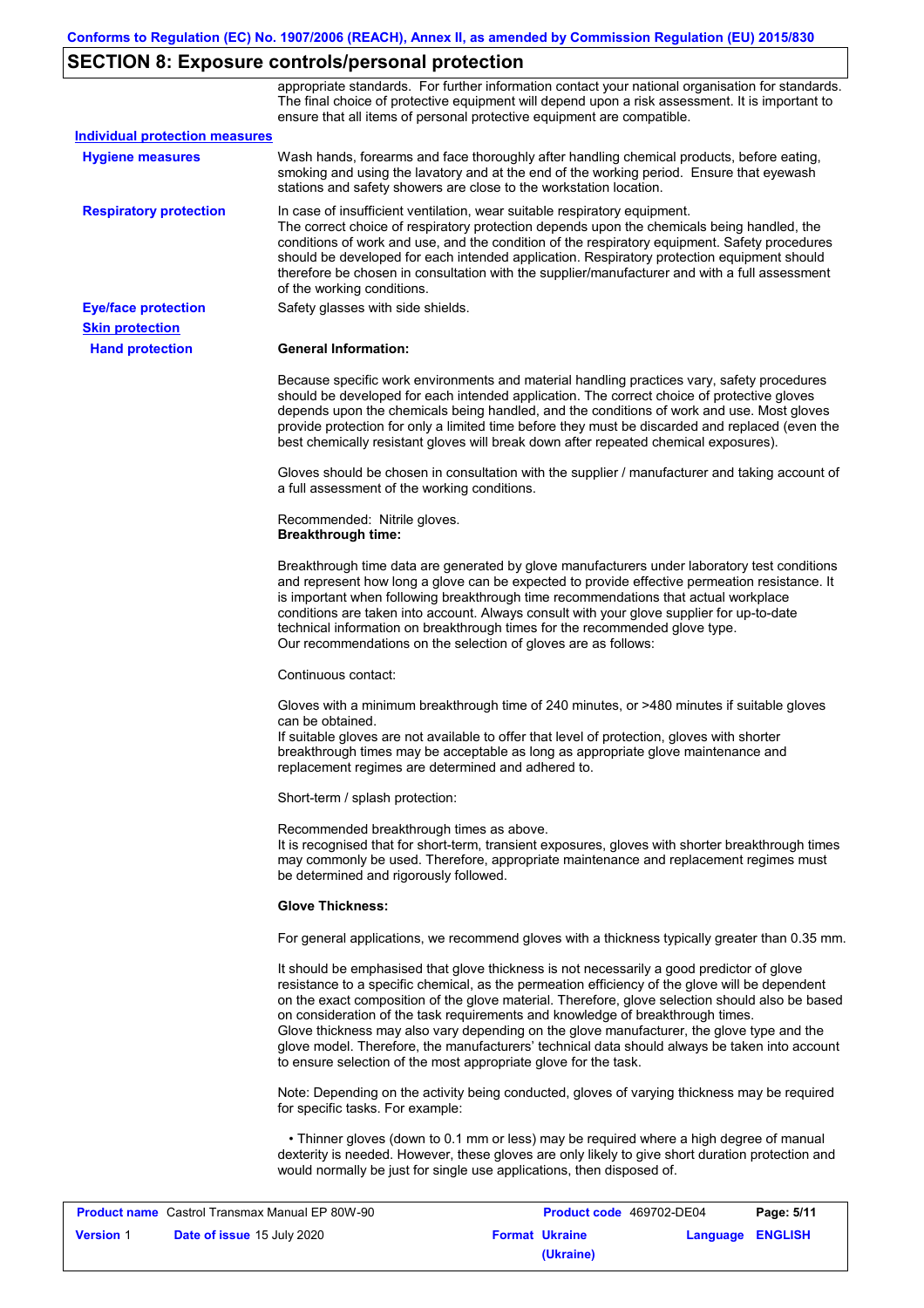• Thicker gloves (up to 3 mm or more) may be required where there is a mechanical (as well

# **SECTION 8: Exposure controls/personal protection**

|                                           | as a chemical) risk i.e. where there is abrasion or puncture potential.                                                                                                                                                                                                                                                                                                                                                                                                                                                                                                                                                                                                               |
|-------------------------------------------|---------------------------------------------------------------------------------------------------------------------------------------------------------------------------------------------------------------------------------------------------------------------------------------------------------------------------------------------------------------------------------------------------------------------------------------------------------------------------------------------------------------------------------------------------------------------------------------------------------------------------------------------------------------------------------------|
| <b>Skin and body</b>                      | Use of protective clothing is good industrial practice.<br>Personal protective equipment for the body should be selected based on the task being<br>performed and the risks involved and should be approved by a specialist before handling this<br>product.<br>Cotton or polyester/cotton overalls will only provide protection against light superficial<br>contamination that will not soak through to the skin. Overalls should be laundered on a regular<br>basis. When the risk of skin exposure is high (e.g. when cleaning up spillages or if there is a<br>risk of splashing) then chemical resistant aprons and/or impervious chemical suits and boots<br>will be required. |
| <b>Refer to standards:</b>                | Respiratory protection: EN 529<br>Gloves: EN 420, EN 374<br>Eye protection: EN 166<br>Filtering half-mask: EN 149<br>Filtering half-mask with valve: EN 405<br>Half-mask: EN 140 plus filter<br>Full-face mask: EN 136 plus filter<br>Particulate filters: EN 143<br>Gas/combined filters: EN 14387                                                                                                                                                                                                                                                                                                                                                                                   |
| <b>Environmental exposure</b><br>controls | Emissions from ventilation or work process equipment should be checked to ensure they<br>comply with the requirements of environmental protection legislation. In some cases, fume<br>scrubbers, filters or engineering modifications to the process equipment will be necessary to<br>reduce emissions to acceptable levels.                                                                                                                                                                                                                                                                                                                                                         |

# **SECTION 9: Physical and chemical properties**

| 9.1 Information on basic physical and chemical properties |                                                                                                                                              |
|-----------------------------------------------------------|----------------------------------------------------------------------------------------------------------------------------------------------|
| <b>Appearance</b>                                         |                                                                                                                                              |
| <b>Physical state</b>                                     | Liquid.                                                                                                                                      |
| <b>Colour</b>                                             | Amber.                                                                                                                                       |
| <b>Odour</b>                                              | Not available.                                                                                                                               |
| <b>Odour threshold</b>                                    | Not available.                                                                                                                               |
| pH                                                        | Not available.                                                                                                                               |
| <b>Melting point/freezing point</b>                       | Not available.                                                                                                                               |
| Initial boiling point and boiling<br>range                | Not available.                                                                                                                               |
| <b>Pour point</b>                                         | $-30 °C$                                                                                                                                     |
| <b>Flash point</b>                                        | Open cup: 234°C (453.2°F) [Cleveland.]                                                                                                       |
| <b>Evaporation rate</b>                                   | Not available.                                                                                                                               |
| <b>Flammability (solid, gas)</b>                          | Not available.                                                                                                                               |
| <b>Upper/lower flammability or</b><br>explosive limits    | Not available.                                                                                                                               |
| <b>Vapour pressure</b>                                    | Not available.                                                                                                                               |
| <b>Vapour density</b>                                     | Not available.                                                                                                                               |
| <b>Relative density</b>                                   | Not available.                                                                                                                               |
| <b>Density</b>                                            | <1000 kg/m <sup>3</sup> (<1 g/cm <sup>3</sup> ) at 15°C                                                                                      |
| Solubility(ies)                                           | insoluble in water.                                                                                                                          |
| <b>Partition coefficient: n-octanol/</b><br>water         | Not available.                                                                                                                               |
| <b>Auto-ignition temperature</b>                          | Not available.                                                                                                                               |
| <b>Decomposition temperature</b>                          | Not available.                                                                                                                               |
| <b>Viscosity</b>                                          | Kinematic: 138.5 mm <sup>2</sup> /s (138.5 cSt) at 40 $^{\circ}$ C<br>Kinematic: 13.8 to 14.2 mm <sup>2</sup> /s (13.8 to 14.2 cSt) at 100°C |
| <b>Explosive properties</b>                               | Not available.                                                                                                                               |
| <b>Oxidising properties</b>                               | Not available.                                                                                                                               |
|                                                           |                                                                                                                                              |

#### **9.2 Other information**

No additional information.

| <b>Product name</b> Castrol Transmax Manual EP 80W-90 |                                   | <b>Product code</b> 469702-DE04 |                       | Page: 6/11       |  |
|-------------------------------------------------------|-----------------------------------|---------------------------------|-----------------------|------------------|--|
| <b>Version 1</b>                                      | <b>Date of issue 15 July 2020</b> |                                 | <b>Format Ukraine</b> | Language ENGLISH |  |
|                                                       |                                   |                                 | (Ukraine)             |                  |  |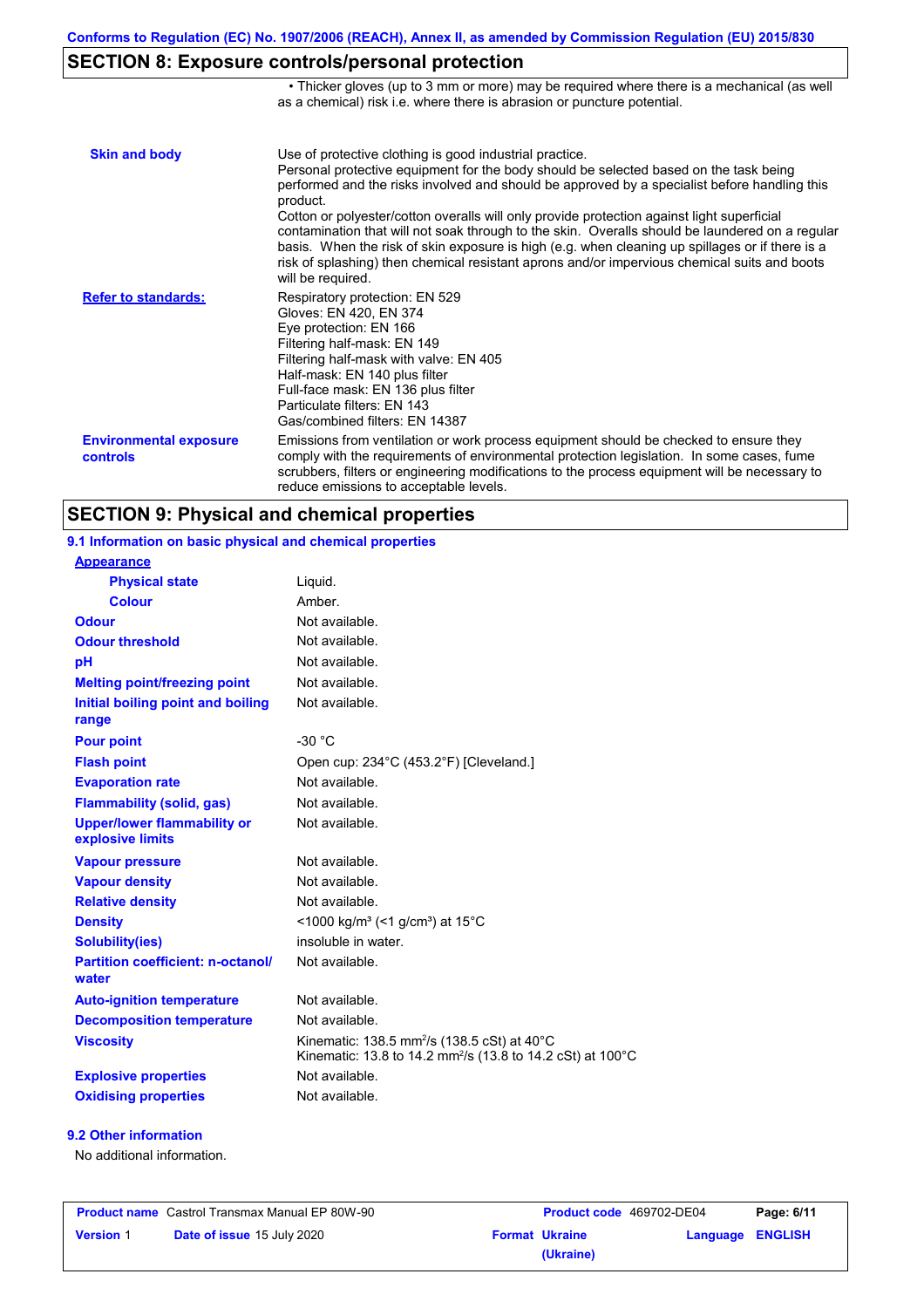| <b>SECTION 10: Stability and reactivity</b>       |                                                                                                                                                                         |
|---------------------------------------------------|-------------------------------------------------------------------------------------------------------------------------------------------------------------------------|
| <b>10.1 Reactivity</b>                            | No specific test data available for this product. Refer to Conditions to avoid and Incompatible<br>materials for additional information.                                |
| <b>10.2 Chemical stability</b>                    | The product is stable.                                                                                                                                                  |
| <b>10.3 Possibility of</b><br>hazardous reactions | Under normal conditions of storage and use, hazardous reactions will not occur.<br>Under normal conditions of storage and use, hazardous polymerisation will not occur. |
| <b>10.4 Conditions to avoid</b>                   | Avoid all possible sources of ignition (spark or flame).                                                                                                                |
| 10.5 Incompatible materials                       | Reactive or incompatible with the following materials: oxidising materials.                                                                                             |
| <b>10.6 Hazardous</b><br>decomposition products   | Under normal conditions of storage and use, hazardous decomposition products should not be<br>produced.                                                                 |
|                                                   |                                                                                                                                                                         |

## **SECTION 11: Toxicological information**

### **11.1 Information on toxicological effects**

#### **Acute toxicity estimates**

 $\mathbf I$ 

| <b>Product/ingredient name</b>                                                             |                                                                                                                   | Oral (mg/<br>kg)                                                                                                            | <b>Dermal</b><br>(mg/kg) | <b>Inhalation</b><br>(gases)<br>(ppm) | <b>Inhalation</b><br>(vapours)<br>(mg/l) | <b>Inhalation</b><br>(dusts<br>and mists)<br>(mg/l) |
|--------------------------------------------------------------------------------------------|-------------------------------------------------------------------------------------------------------------------|-----------------------------------------------------------------------------------------------------------------------------|--------------------------|---------------------------------------|------------------------------------------|-----------------------------------------------------|
| (Z)-octadec-9-enylamine, C16-18-(even numbered,<br>saturated and unsaturated)-alkylamines  |                                                                                                                   | 500                                                                                                                         | N/A                      | N/A                                   | N/A                                      | N/A                                                 |
| <b>Information on likely</b><br>routes of exposure                                         | Routes of entry anticipated: Dermal, Inhalation.                                                                  |                                                                                                                             |                          |                                       |                                          |                                                     |
| <b>Potential acute health effects</b>                                                      |                                                                                                                   |                                                                                                                             |                          |                                       |                                          |                                                     |
| <b>Inhalation</b>                                                                          | Vapour inhalation under ambient conditions is not normally a problem due to low vapour<br>pressure.               |                                                                                                                             |                          |                                       |                                          |                                                     |
| <b>Ingestion</b>                                                                           | No known significant effects or critical hazards.                                                                 |                                                                                                                             |                          |                                       |                                          |                                                     |
| <b>Skin contact</b>                                                                        | Defatting to the skin. May cause skin dryness and irritation.                                                     |                                                                                                                             |                          |                                       |                                          |                                                     |
| <b>Eye contact</b>                                                                         | No known significant effects or critical hazards.                                                                 |                                                                                                                             |                          |                                       |                                          |                                                     |
| <b>Symptoms related to the physical, chemical and toxicological characteristics</b>        |                                                                                                                   |                                                                                                                             |                          |                                       |                                          |                                                     |
| <b>Inhalation</b>                                                                          |                                                                                                                   | May be harmful by inhalation if exposure to vapour, mists or fumes resulting from thermal<br>decomposition products occurs. |                          |                                       |                                          |                                                     |
| <b>Ingestion</b>                                                                           | No specific data.                                                                                                 |                                                                                                                             |                          |                                       |                                          |                                                     |
| <b>Skin contact</b>                                                                        | Adverse symptoms may include the following:<br>irritation<br>dryness<br>cracking                                  |                                                                                                                             |                          |                                       |                                          |                                                     |
| <b>Eye contact</b>                                                                         | No specific data.                                                                                                 |                                                                                                                             |                          |                                       |                                          |                                                     |
| Delayed and immediate effects as well as chronic effects from short and long-term exposure |                                                                                                                   |                                                                                                                             |                          |                                       |                                          |                                                     |
| <b>Inhalation</b>                                                                          | Overexposure to the inhalation of airborne droplets or aerosols may cause irritation of the<br>respiratory tract. |                                                                                                                             |                          |                                       |                                          |                                                     |
| <b>Ingestion</b>                                                                           | Ingestion of large quantities may cause nausea and diarrhoea.                                                     |                                                                                                                             |                          |                                       |                                          |                                                     |
| <b>Skin contact</b>                                                                        | Prolonged or repeated contact can defat the skin and lead to irritation and/or dermatitis.                        |                                                                                                                             |                          |                                       |                                          |                                                     |
| <b>Eye contact</b>                                                                         | Potential risk of transient stinging or redness if accidental eye contact occurs.                                 |                                                                                                                             |                          |                                       |                                          |                                                     |
| <b>Potential chronic health effects</b>                                                    |                                                                                                                   |                                                                                                                             |                          |                                       |                                          |                                                     |
| General                                                                                    | No known significant effects or critical hazards.                                                                 |                                                                                                                             |                          |                                       |                                          |                                                     |
| <b>Carcinogenicity</b>                                                                     | No known significant effects or critical hazards.                                                                 |                                                                                                                             |                          |                                       |                                          |                                                     |
| <b>Mutagenicity</b>                                                                        | No known significant effects or critical hazards.                                                                 |                                                                                                                             |                          |                                       |                                          |                                                     |
| <b>Developmental effects</b>                                                               | No known significant effects or critical hazards.                                                                 |                                                                                                                             |                          |                                       |                                          |                                                     |
| <b>Fertility effects</b>                                                                   | No known significant effects or critical hazards.                                                                 |                                                                                                                             |                          |                                       |                                          |                                                     |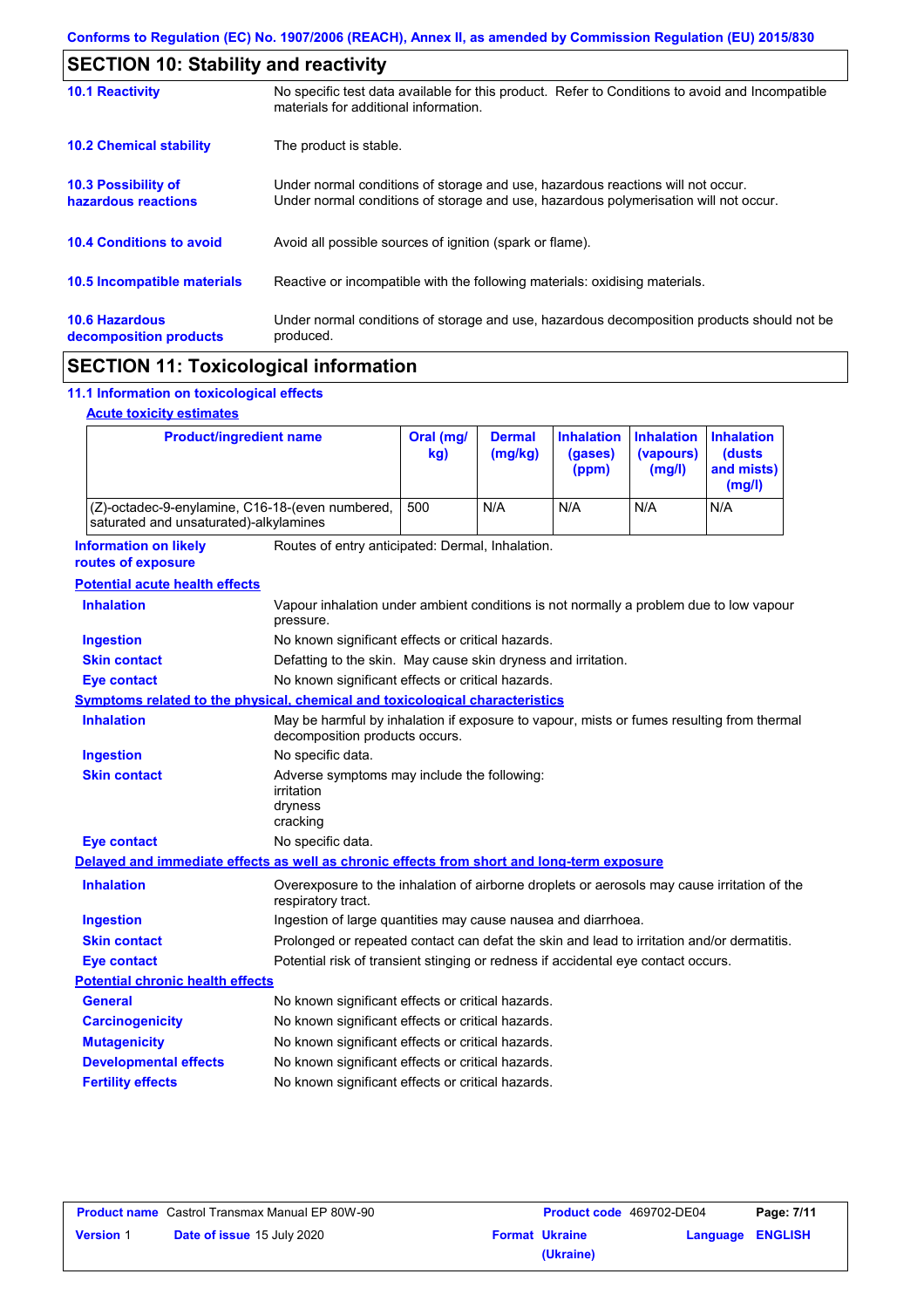### **SECTION 12: Ecological information**

#### **12.1 Toxicity**

**Environmental hazards** Harmful to aquatic life with long lasting effects.

#### **12.2 Persistence and degradability**

Expected to be biodegradable.

#### **12.3 Bioaccumulative potential**

This product is not expected to bioaccumulate through food chains in the environment.

| <b>12.4 Mobility in soil</b>                                  |                                                                      |
|---------------------------------------------------------------|----------------------------------------------------------------------|
| <b>Soil/water partition</b><br>coefficient (K <sub>oc</sub> ) | Not available.                                                       |
| <b>Mobility</b>                                               | Spillages may penetrate the soil causing ground water contamination. |

#### **12.5 Results of PBT and vPvB assessment**

Product does not meet the criteria for PBT or vPvB according to Regulation (EC) No. 1907/2006, Annex XIII.

#### **12.6 Other adverse effects**

Spills may form a film on water surfaces causing physical damage to organisms. Oxygen transfer could also be impaired. **Other ecological information**

## **SECTION 13: Disposal considerations**

The information in this section contains generic advice and guidance. The list of Identified Uses in Section 1 should be consulted for any available use-specific information provided in the Exposure Scenario(s).

#### **13.1 Waste treatment methods**

#### **European waste catalogue (EWC) Hazardous waste** Yes. Where possible, arrange for product to be recycled. Dispose of via an authorised person/ licensed waste disposal contractor in accordance with local regulations. **Methods of disposal Product**

| Waste code | <b>Waste designation</b>                                        |
|------------|-----------------------------------------------------------------|
| 13 02 05*  | mineral-based non-chlorinated engine, gear and lubricating oils |

However, deviation from the intended use and/or the presence of any potential contaminants may require an alternative waste disposal code to be assigned by the end user.

| <b>Packaging</b>           |                                                                                                                                                                                                                                                                                                                                                                                                                                                                                                 |
|----------------------------|-------------------------------------------------------------------------------------------------------------------------------------------------------------------------------------------------------------------------------------------------------------------------------------------------------------------------------------------------------------------------------------------------------------------------------------------------------------------------------------------------|
| <b>Methods of disposal</b> | Where possible, arrange for product to be recycled. Dispose of via an authorised person/<br>licensed waste disposal contractor in accordance with local regulations.                                                                                                                                                                                                                                                                                                                            |
| <b>Special precautions</b> | This material and its container must be disposed of in a safe way. Care should be taken when<br>handling emptied containers that have not been cleaned or rinsed out. Empty containers or<br>liners may retain some product residues. Empty containers represent a fire hazard as they may<br>contain flammable product residues and vapour. Never weld, solder or braze empty containers.<br>Avoid dispersal of spilt material and runoff and contact with soil, waterways, drains and sewers. |
| <b>References</b>          | Commission 2014/955/EU<br>Directive 2008/98/EC                                                                                                                                                                                                                                                                                                                                                                                                                                                  |

## **SECTION 14: Transport information**

|                                           | <b>ADR/RID</b>                                        | <b>ADN</b>     | <b>IMDG</b>                        | <b>IATA</b>                       |
|-------------------------------------------|-------------------------------------------------------|----------------|------------------------------------|-----------------------------------|
| 14.1 UN number                            | Not regulated.                                        | Not regulated. | Not regulated.                     | Not regulated.                    |
| 14.2 UN proper<br>shipping name           |                                                       |                |                                    |                                   |
| <b>14.3 Transport</b><br>hazard class(es) |                                                       |                | $\overline{\phantom{0}}$           |                                   |
| 14.4 Packing<br>group                     |                                                       | ۰              |                                    |                                   |
|                                           | <b>Product name</b> Castrol Transmax Manual EP 80W-90 |                | Product code 469702-DE04           | Page: 8/11                        |
| <b>Version 1</b>                          | Date of issue 15 July 2020                            |                | <b>Format Ukraine</b><br>(Ukraine) | <b>ENGLISH</b><br><b>Language</b> |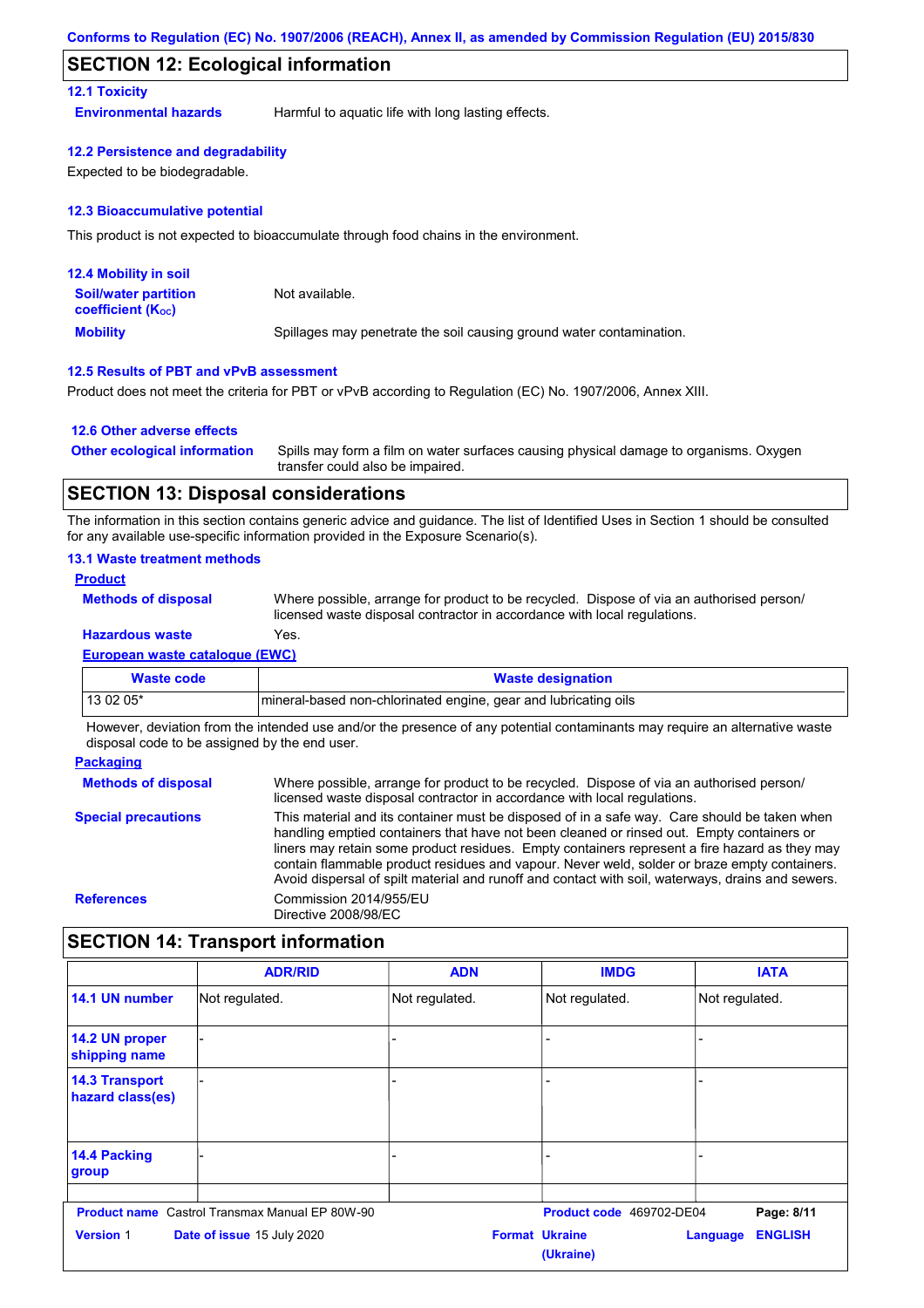#### **Conforms to Regulation (EC) No. 1907/2006 (REACH), Annex II, as amended by Commission Regulation (EU) 2015/830**

## **SECTION 14: Transport information**

| 14.5<br><b>Environmental</b><br>hazards | INo. | 'No. | 'No. | INo. |
|-----------------------------------------|------|------|------|------|
| <b>Additional</b><br>information        |      |      |      |      |

**14.6 Special precautions for user** Not available.

#### **14.7 Transport in bulk according to Annex II of Marpol and the IBC Code** Not available.

## **SECTION 15: Regulatory information**

**Other regulations REACH Status** The company, as identified in Section 1, sells this product in the EU in compliance with the current requirements of REACH. **15.1 Safety, health and environmental regulations/legislation specific for the substance or mixture EU Regulation (EC) No. 1907/2006 (REACH) Annex XIV - List of substances subject to authorisation 15.2 Chemical safety assessment Substances of very high concern** None of the components are listed. All components are listed or exempted. All components are listed or exempted. All components are listed or exempted. All components are listed or exempted. All components are active or exempted. All components are listed or exempted. All components are listed or exempted. **United States inventory (TSCA 8b) Australia inventory (AICS) Canada inventory China inventory (IECSC) Japan inventory (ENCS) Korea inventory (KECI) Philippines inventory (PICCS) Taiwan Chemical Substances Inventory (TCSI)** All components are listed or exempted. **Ozone depleting substances (1005/2009/EU)** Not listed. **Prior Informed Consent (PIC) (649/2012/EU)** Not listed. **Seveso Directive** This product is not controlled under the Seveso Directive. A Chemical Safety Assessment has been carried out for one or more of the substances within this mixture. A Chemical Safety Assessment has not been carried out for the mixture itself. None of the components are listed. **Annex XIV**

## **SECTION 16: Other information**

| <b>Abbreviations and acronyms</b> | ADN = European Provisions concerning the International Carriage of Dangerous Goods by<br>Inland Waterway<br>ADR = The European Agreement concerning the International Carriage of Dangerous Goods by<br>Road<br>$ATE = Acute Toxicity Estimate$<br><b>BCF</b> = Bioconcentration Factor<br>CAS = Chemical Abstracts Service<br>CLP = Classification, Labelling and Packaging Regulation [Regulation (EC) No. 1272/2008]<br>CSA = Chemical Safety Assessment<br>CSR = Chemical Safety Report<br>DMEL = Derived Minimal Effect Level<br>DNEL = Derived No Effect Level<br>EINECS = European Inventory of Existing Commercial chemical Substances |
|-----------------------------------|------------------------------------------------------------------------------------------------------------------------------------------------------------------------------------------------------------------------------------------------------------------------------------------------------------------------------------------------------------------------------------------------------------------------------------------------------------------------------------------------------------------------------------------------------------------------------------------------------------------------------------------------|
|-----------------------------------|------------------------------------------------------------------------------------------------------------------------------------------------------------------------------------------------------------------------------------------------------------------------------------------------------------------------------------------------------------------------------------------------------------------------------------------------------------------------------------------------------------------------------------------------------------------------------------------------------------------------------------------------|

| <b>Product name</b> Castrol Transmax Manual EP 80W-90 |                                   | <b>Product code</b> 469702-DE04 |                       | Page: 9/11       |  |
|-------------------------------------------------------|-----------------------------------|---------------------------------|-----------------------|------------------|--|
| <b>Version 1</b>                                      | <b>Date of issue 15 July 2020</b> |                                 | <b>Format Ukraine</b> | Language ENGLISH |  |
|                                                       |                                   |                                 | (Ukraine)             |                  |  |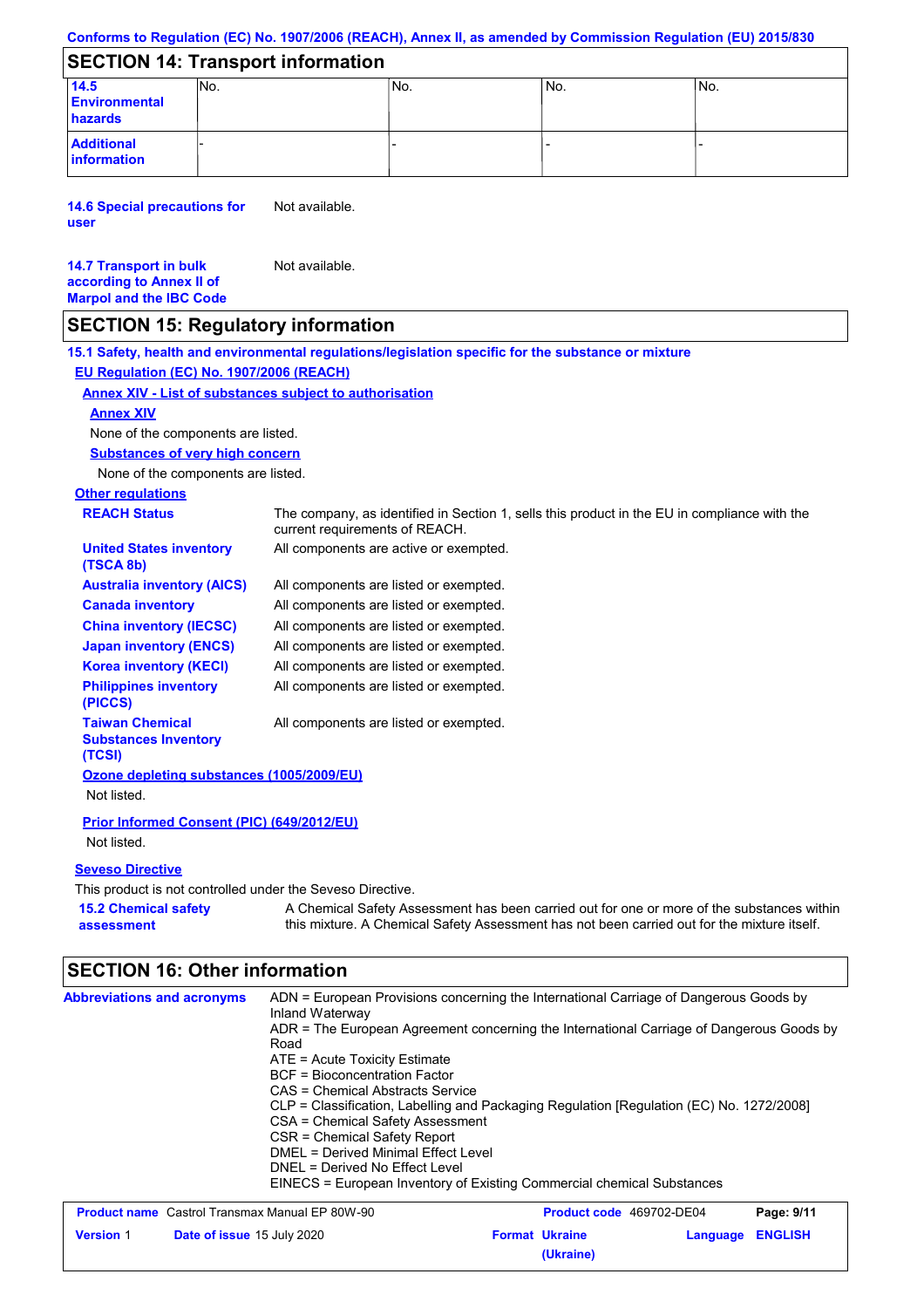## **SECTION 16: Other information**

| ES = Exposure Scenario                                                                  |
|-----------------------------------------------------------------------------------------|
| EUH statement = CLP-specific Hazard statement                                           |
| EWC = European Waste Catalogue                                                          |
| GHS = Globally Harmonized System of Classification and Labelling of Chemicals           |
| IATA = International Air Transport Association                                          |
| IBC = Intermediate Bulk Container                                                       |
| IMDG = International Maritime Dangerous Goods                                           |
| LogPow = logarithm of the octanol/water partition coefficient                           |
| MARPOL = International Convention for the Prevention of Pollution From Ships, 1973 as   |
| modified by the Protocol of 1978. ("Marpol" = marine pollution)                         |
| OECD = Organisation for Economic Co-operation and Development                           |
| PBT = Persistent, Bioaccumulative and Toxic                                             |
| <b>PNEC = Predicted No Effect Concentration</b>                                         |
| REACH = Registration, Evaluation, Authorisation and Restriction of Chemicals Regulation |
| [Requlation (EC) No. 1907/2006]                                                         |
| RID = The Regulations concerning the International Carriage of Dangerous Goods by Rail  |
| <b>RRN = REACH Registration Number</b>                                                  |
| SADT = Self-Accelerating Decomposition Temperature                                      |
| SVHC = Substances of Very High Concern                                                  |
| STOT-RE = Specific Target Organ Toxicity - Repeated Exposure                            |
| STOT-SE = Specific Target Organ Toxicity - Single Exposure                              |
| TWA = Time weighted average                                                             |
| $UN = United Nations$                                                                   |
| UVCB = Complex hydrocarbon substance                                                    |
| VOC = Volatile Organic Compound                                                         |
| vPvB = Very Persistent and Very Bioaccumulative                                         |
| Varies = may contain one or more of the following 64741-88-4 / RRN 01-2119488706-23,    |
| 64741-89-5 / RRN 01-2119487067-30, 64741-95-3 / RRN 01-2119487081-40, 64741-96-4/ RRN   |
| 01-2119483621-38, 64742-01-4 / RRN 01-2119488707-21, 64742-44-5 / RRN                   |
| 01-2119985177-24, 64742-45-6, 64742-52-5 / RRN 01-2119467170-45, 64742-53-6 / RRN       |
| 01-2119480375-34, 64742-54-7 / RRN 01-2119484627-25, 64742-55-8 / RRN                   |
| 01-2119487077-29, 64742-56-9 / RRN 01-2119480132-48, 64742-57-0 / RRN                   |
| 01-2119489287-22, 64742-58-1, 64742-62-7 / RRN 01-2119480472-38, 64742-63-8,            |
| 64742-65-0 / RRN 01-2119471299-27, 64742-70-7 / RRN 01-2119487080-42, 72623-85-9 /      |
| RRN 01-2119555262-43, 72623-86-0 / RRN 01-2119474878-16, 72623-87-1 / RRN               |
| 01-2119474889-13                                                                        |

**Procedure used to derive the classification according to Regulation (EC) No. 1272/2008 [CLP/GHS]**

| <b>Classification</b>                                                                                                  |                                                                                                                                                                                     | <b>Justification</b>                                                                                                                                                                                                                                                                                                                                                                                                                                          |  |  |  |
|------------------------------------------------------------------------------------------------------------------------|-------------------------------------------------------------------------------------------------------------------------------------------------------------------------------------|---------------------------------------------------------------------------------------------------------------------------------------------------------------------------------------------------------------------------------------------------------------------------------------------------------------------------------------------------------------------------------------------------------------------------------------------------------------|--|--|--|
| Aquatic Chronic 3, H412                                                                                                |                                                                                                                                                                                     | Calculation method                                                                                                                                                                                                                                                                                                                                                                                                                                            |  |  |  |
| <b>Full text of abbreviated H</b><br>H302<br>H304<br><b>statements</b><br>H314<br>H318<br>H335<br>H373<br>H400<br>H410 |                                                                                                                                                                                     | Harmful if swallowed.<br>May be fatal if swallowed and enters airways.<br>Causes severe skin burns and eye damage.<br>Causes serious eye damage.<br>May cause respiratory irritation.<br>May cause damage to organs through prolonged or repeated<br>exposure.<br>Very toxic to aquatic life.<br>Very toxic to aquatic life with long lasting effects.                                                                                                        |  |  |  |
| <b>Full text of classifications</b><br><b>[CLP/GHS]</b>                                                                | Acute Tox. 4, H302<br>Aquatic Acute 1, H400<br>Aquatic Chronic 1, H410<br>Asp. Tox. 1, H304<br>Eye Dam. 1, H318<br>Skin Corr. 1B, H314<br>STOT RE 2, H373<br><b>STOT SE 3, H335</b> | ACUTE TOXICITY (oral) - Category 4<br>SHORT-TERM (ACUTE) AQUATIC HAZARD - Category 1<br>LONG-TERM (CHRONIC) AQUATIC HAZARD - Category 1<br><b>ASPIRATION HAZARD - Category 1</b><br>SERIOUS EYE DAMAGE/EYE IRRITATION - Category 1<br>SKIN CORROSION/IRRITATION - Category 1B<br>SPECIFIC TARGET ORGAN TOXICITY - REPEATED<br><b>EXPOSURE - Category 2</b><br>SPECIFIC TARGET ORGAN TOXICITY - SINGLE EXPOSURE<br>(Respiratory tract irritation) - Category 3 |  |  |  |
| <b>History</b>                                                                                                         |                                                                                                                                                                                     |                                                                                                                                                                                                                                                                                                                                                                                                                                                               |  |  |  |
| Date of issue/Date of<br>revision                                                                                      | 15/07/2020.                                                                                                                                                                         |                                                                                                                                                                                                                                                                                                                                                                                                                                                               |  |  |  |
| Date of previous issue                                                                                                 | No previous validation.                                                                                                                                                             |                                                                                                                                                                                                                                                                                                                                                                                                                                                               |  |  |  |
| <b>Prepared by</b>                                                                                                     | <b>Product Stewardship</b>                                                                                                                                                          |                                                                                                                                                                                                                                                                                                                                                                                                                                                               |  |  |  |
|                                                                                                                        | $\nabla$ Indicates information that has changed from previously issued version.                                                                                                     |                                                                                                                                                                                                                                                                                                                                                                                                                                                               |  |  |  |
| <b>Notice to reader</b>                                                                                                |                                                                                                                                                                                     |                                                                                                                                                                                                                                                                                                                                                                                                                                                               |  |  |  |

| <b>Product name</b> Castrol Transmax Manual EP 80W-90 |                                   | <b>Product code</b> 469702-DE04 |                       | Page: 10/11             |  |
|-------------------------------------------------------|-----------------------------------|---------------------------------|-----------------------|-------------------------|--|
| <b>Version 1</b>                                      | <b>Date of issue 15 July 2020</b> |                                 | <b>Format Ukraine</b> | <b>Language ENGLISH</b> |  |
|                                                       |                                   |                                 | (Ukraine)             |                         |  |